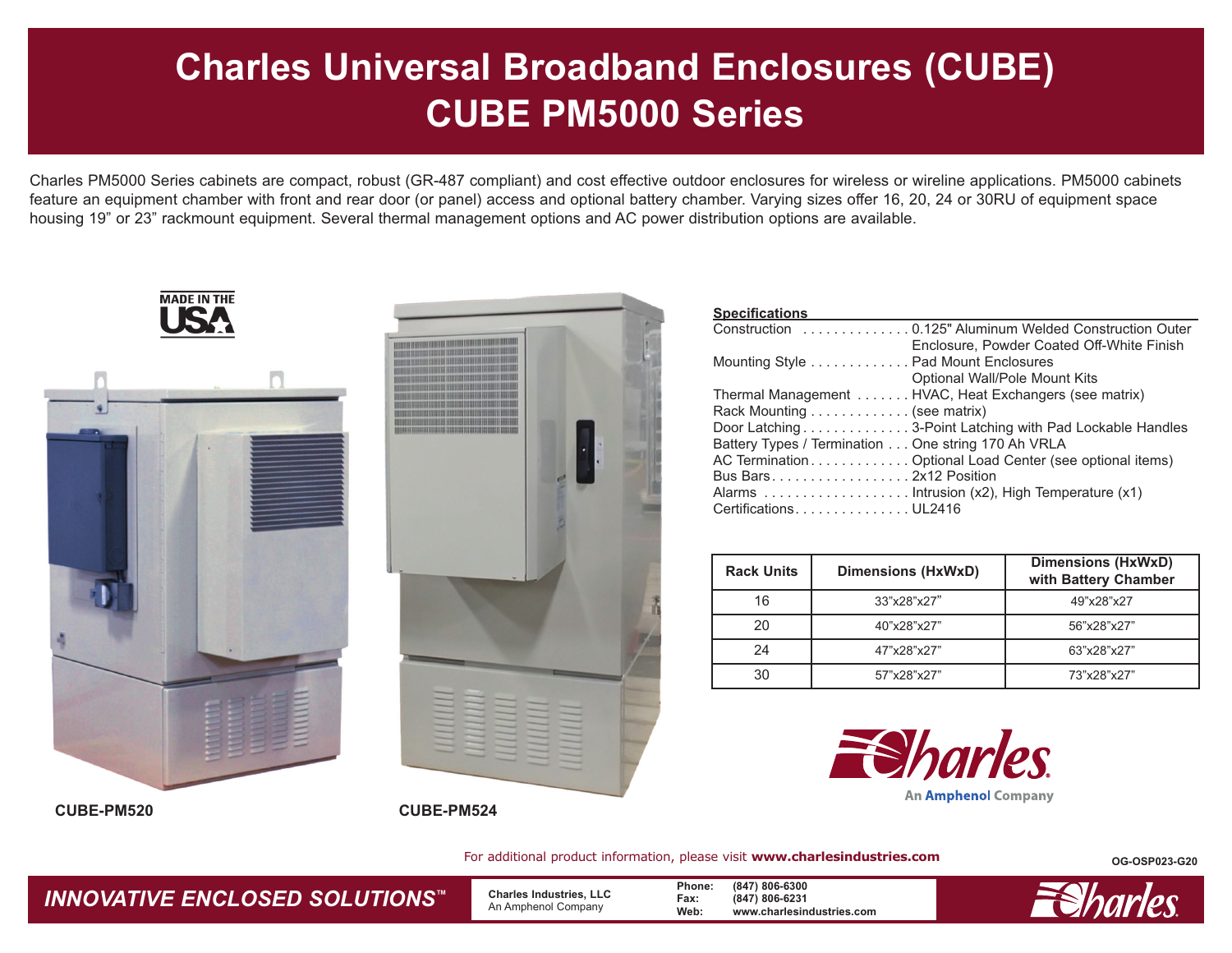## **CUBE PM516 & 520 Series Models**

| <b>Charles Part #</b> | <b>RU</b> | Overall<br><b>Dimensions</b> | <b>Mounting</b><br><b>Rails</b> | <b>Doors</b>           | Equipment<br>Chamber<br><b>Dimensions</b> | <b>Battery Chamber</b><br><b>Dimensions</b> | <b>Thermal</b>        |
|-----------------------|-----------|------------------------------|---------------------------------|------------------------|-------------------------------------------|---------------------------------------------|-----------------------|
| CUBE-PM516125N1       | 16        | 33"x28"x27"                  | 23" Front and Rear              | Front & Rear           | 33"x28"x27"                               | None                                        | 3500W HX/TS (CTMS)    |
| CUBE-PM516155N1       | 16        | 33"x28"x27"                  | 23" Front and Rear              | Front Door, Rear Panel | 33"x28"x27"                               | None                                        | 3500W HX/TS (CTMS)    |
| CUBE-PM51612JN1       | 16        | 33"x28"x27"                  | 23" Front and Rear              | Front & Rear           | 33"x28"x27"                               | None                                        | 4000 BTU HVAC, 120VAC |
| CUBE-PM51615JN1       | 16        | 33"x28"x27"                  | 23" Front and Rear              | Front Door, Rear Panel | 33"x28"x27"                               | None                                        | 4000 BTU HVAC, 120VAC |
| CUBE-PM51612KN1       | 16        | 33"x28"x27"                  | 23" Front and Rear              | Front & Rear           | 33"x28"x27"                               | None                                        | 4000 BTU HVAC, -48VDC |
| CUBE-PM51615KN1       | 16        | 33"x28"x27"                  | 23" Front and Rear              | Front Door, Rear Panel | 33"x28"x27"                               | None                                        | 4000 BTU HVAC, -48VDC |
| CUBE-PM51622KN1       | 16        | 49"x28"x27"                  | 23" Front and Rear              | Front & Rear           | 33"x28"x27"                               | 16"x28"x27"                                 | 4000 BTU HVAC, -48VDC |
| CUBE-PM51625KN1       | 16        | 49"x28"x27"                  | 23" Front and Rear              | Front Door, Rear Panel | 33"x28"x27"                               | 16"x28"x27"                                 | 4000 BTU HVAC. -48VDC |
| CUBE-PM51622JN1       | 16        | 49"x28"x27"                  | 23" Front and Rear              | Front & Rear           | 33"x28"x27"                               | 16"x28"x27"                                 | 4000 BTU HVAC, 120VAC |
| CUBE-PM51625JN1       | 16        | 49"x28"x27"                  | 23" Front and Rear              | Front Door, Rear Panel | 33"x28"x27"                               | 16"x28"x27"                                 | 4000 BTU HVAC, 120VAC |
| CUBE-PM516225N1       | 16        | 49"x28"x27"                  | 23" Front and Rear              | Front & Rear           | 33"x28"x27"                               | 16"x28"x27"                                 | 3500W HX/TS (CTMS)    |
| CUBE-PM516255N1       | 16        | 49"x28"x27"                  | 23" Front and Rear              | Front Door, Rear Panel | 33"x28"x27"                               | 16"x28"x27"                                 | 3500W HX/TS (CTMS)    |
| CUBE-PM520125N1       | 20        | 40"x28"x27"                  | 23" Front and Rear              | Front & Rear           | 40"x28"x27"                               | None                                        | 3500W HX/TS (CTMS)    |
| CUBE-PM520155N1       | 20        | 40"x28"x27"                  | 23" Front and Rear              | Front Door, Rear Panel | 40"x28"x27"                               | None                                        | 3500W HX/TS (CTMS)    |
| CUBE-PM52012JN1       | 20        | 40"x28"x27"                  | 23" Front and Rear              | Front & Rear           | 40"x28"x27"                               | None                                        | 4000 BTU HVAC, 120VAC |
| CUBE-PM52015JN1       | 20        | 40"x28"x27"                  | 23" Front and Rear              | Front Door, Rear Panel | 40"x28"x27"                               | None                                        | 4000 BTU HVAC, 120VAC |
| CUBE-PM52012KN1       | 20        | 40"x28"x27"                  | 23" Front and Rear              | Front & Rear           | 40"x28"x27"                               | None                                        | 4000 BTU HVAC, -48VDC |
| CUBE-PM52015KN1       | 20        | 40"x28"x27"                  | 23" Front and Rear              | Front Door, Rear Panel | 40"x28"x27"                               | None                                        | 4000 BTU HVAC, -48VDC |
| CUBE-PM52022KN1       | 20        | 56"x28"x27"                  | 23" Front and Rear              | Front & Rear           | 40"x28"x27"                               | 16"x28"x27"                                 | 4000 BTU HVAC, -48VDC |
| CUBE-PM52025KN1       | 20        | 56"x28"x27"                  | 23" Front and Rear              | Front Door, Rear Panel | 40"x28"x27"                               | 16"x28"x27"                                 | 4000 BTU HVAC, -48VDC |
| CUBE-PM52022JN1       | 20        | 56"x28"x27"                  | 23" Front and Rear              | Front & Rear           | 40"x28"x27"                               | 16"x28"x27"                                 | 4000 BTU HVAC, 120VAC |
| CUBE-PM52025JN1       | 20        | 56"x28"x27"                  | 23" Front and Rear              | Front Door, Rear Panel | 40"x28"x27"                               | 16"x28"x27"                                 | 4000 BTU HVAC, 120VAC |
| CUBE-PM520225N1       | 20        | 56"x28"x27"                  | 23" Front and Rear              | Front & Rear           | 40"x28"x27"                               | 16"x28"x27"                                 | 3500W HX/TS (CTMS)    |
| CUBE-PM520255N1       | 20        | 56"x28"x27"                  | 23" Front and Rear              | Front Door, Rear Panel | 40"x28"x27"                               | 16"x28"x27"                                 | 3500W HX/TS (CTMS)    |

| <b>Optional Items</b> |                                                                  | <b>Optional Items</b> |                                                                |
|-----------------------|------------------------------------------------------------------|-----------------------|----------------------------------------------------------------|
| <b>Part Number</b>    | <b>Description</b>                                               | <b>Part Number</b>    | <b>Description</b>                                             |
| 02-000290-0           | Off-White Touch Up Paint                                         | 97-004503-A           | 39"H x 23"W x 18"D Side Chamber, field installed. For use with |
| 96-LC12POSSPGEN       | 12 Position, 125A Load Center Kit with Generator Inlet and Surge |                       | PM524 and PM530 models                                         |
|                       | Arrestor. For use with PM516 models                              | 97-200ABATBRKTK       | Conversion Kit to enable PM5 battery chamber to support 200AH  |
| 96-16POSLCSPGEN       | 16 Position, 125A Load Center Kit with Generator Inlet and Surge |                       | <b>VRLA battery string</b>                                     |
|                       | Arrestor. For use with PM520, PM524, PM530 models                | 96-RACKEXT16RU        | 16 RU 23" to 19" Rack Rail Extender. Set of 2. Order (2) if    |
| 96-LC30POSGEPWR       | 30 Position, 200A Load Center Kit with Surge Arrestor. For use   |                       | converting front and rear rack rails                           |
|                       | with PM524, PM530 Models                                         | 96-RACKEXT20RU        | 20 RU 23" to 19" Rack Rail Extender. Set of 2. Order (2) if    |
| 96-004502-A           | 6" Plinth with Front and Rear access doors, factory installed    |                       | converting front and rear rack rails                           |
| 96-004503-A           | 39"H x 23"W x 18"D Side Chamber, factory installed. For use with | 96-RACKEXT24RU        | 24 RU 23" to 19" Rack Rail Extender. Set of 2. Order (2) if    |
|                       | PM524 and PM530 models                                           |                       | converting front and rear rack rails                           |
| 97-POLEMNTRSMNT       | Pole/Wall Mount Kit for PM5 series models                        | 96-RACKEXT30RU        | 30 RU 23" to 19" Rack Rail Extender. Set of 2. Order (2) if    |
| 97-004502-A           | 6" Plinth with Front and Rear access doors, field installed      |                       | converting front and rear rack rails                           |
|                       |                                                                  |                       | OG-OSP023-G20                                                  |

### *INNOVATIVE ENCLOSED SOLUTIONS ™*

 **Charles Industries, LLC** An Amphenol Company.

**Phone: (847) 806-6300 Fax: (847) 806-6231 Web: www.charlesindustries.com**

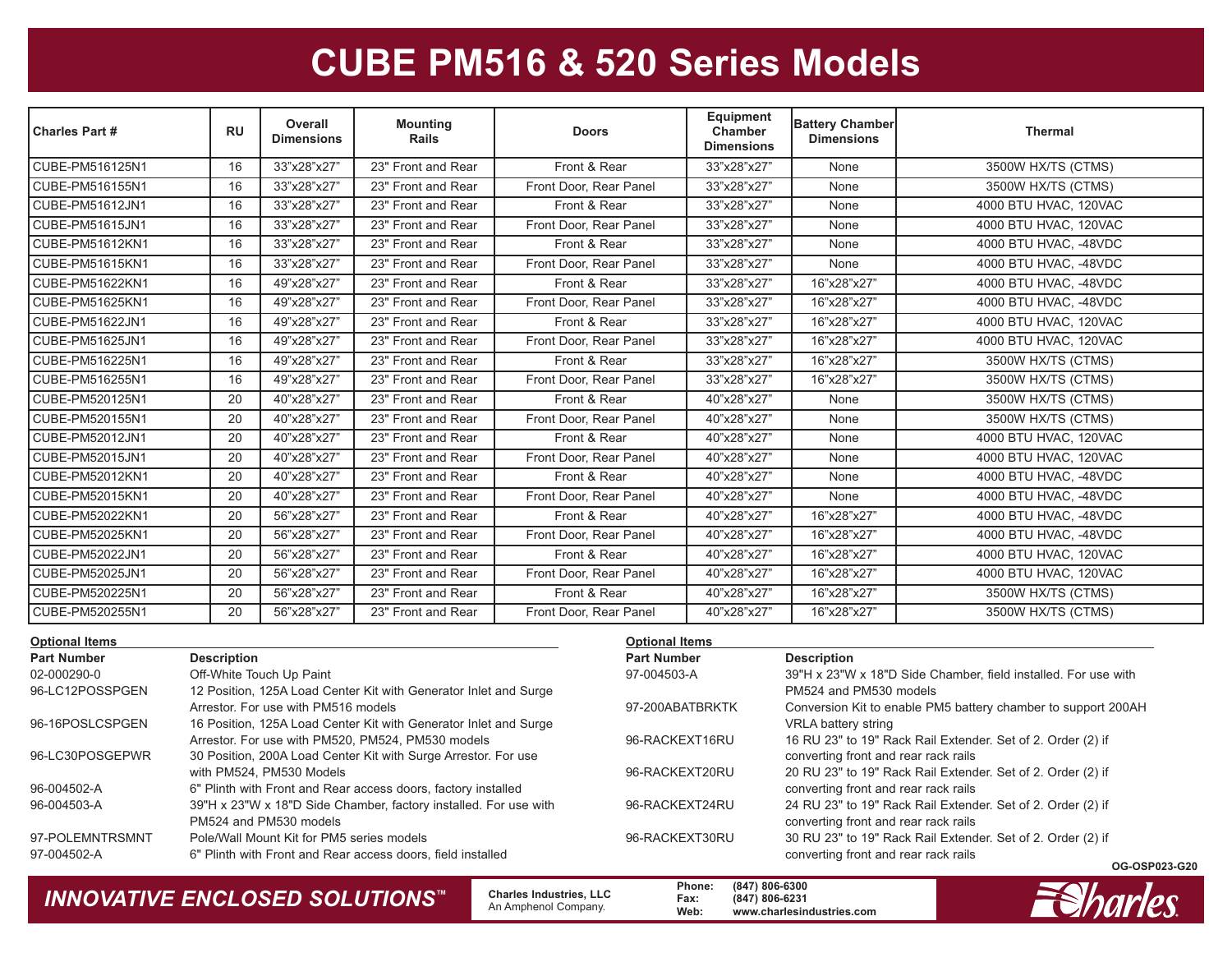## **CUBE PM524 & 530 Series Models**

| <b>Charles Part #</b> | <b>RU</b> | Overall<br><b>Dimensions</b> | <b>Mounting</b><br>Rails | <b>Doors</b>           | Equipment<br>Chamber<br><b>Dimensions</b> | <b>Battery Chamber</b><br><b>Dimensions</b> | <b>Thermal</b>          |
|-----------------------|-----------|------------------------------|--------------------------|------------------------|-------------------------------------------|---------------------------------------------|-------------------------|
| CUBE-PM524125N1       | 24        | 47"x28"x27"                  | 23" Front and Rear       | Front & Rear           | 47"x28"x27"                               | None                                        | 3500W HX/TS (CTMS)      |
| CUBE-PM524155N1       | 24        | 47"x28"x27"                  | 23" Front and Rear       | Front Door, Rear Panel | 47"x28"x27"                               | None                                        | 3500W HX/TS (CTMS)      |
| CUBE-PM52412JN1       | 24        | 47"x28"x27"                  | 23" Front and Rear       | Front & Rear           | 47"x28"x27"                               | None                                        | 4000 BTU HVAC, 120VAC   |
| CUBE-PM52415JN1       | 24        | 47"x28"x27"                  | 23" Front and Rear       | Front Door, Rear Panel | 47"x28"x27"                               | None                                        | 4000 BTU HVAC, 120VAC   |
| CUBE-PM52412KN1       | 24        | 47"x28"x27"                  | 23" Front and Rear       | Front & Rear           | 47"x28"x27"                               | None                                        | 4000 BTU HVAC, -48VDC   |
| CUBE-PM52415KN1       | 24        | 47"x28"x27"                  | 23" Front and Rear       | Front Door, Rear Panel | 47"x28"x27"                               | None                                        | 4000 BTU HVAC, -48VDC   |
| CUBE-PM52422KN1       | 24        | 63"x28"x27"                  | 23" Front and Rear       | Front & Rear           | 47"x28"x27"                               | 16"x28"x27"                                 | 4000 BTU HVAC, -48VDC   |
| CUBE-PM52425KN1       | 24        | 63"x28"x27"                  | 23" Front and Rear       | Front Door, Rear Panel | 47"x28"x27"                               | 16"x28"x27"                                 | 4000 BTU HVAC, -48VDC   |
| CUBE-PM52422JN1       | 24        | 63"x28"x27"                  | 23" Front and Rear       | Front & Rear           | 47"x28"x27"                               | 16"x28"x27"                                 | 4000 BTU HVAC, 120VAC   |
| CUBE-PM52425JN1       | 24        | 63"x28"x27"                  | 23" Front and Rear       | Front Door, Rear Panel | 47"x28"x27"                               | 16"x28"x27"                                 | 4000 BTU HVAC, 120VAC   |
| CUBE-PM524225N1       | 24        | 63"x28"x27"                  | 23" Front and Rear       | Front & Rear           | 47"x28"x27"                               | 16"x28"x27"                                 | 3500W HX/TS (CTMS)      |
| CUBE-PM524255N1       | 24        | 63"x28"x27"                  | 23" Front and Rear       | Front Door, Rear Panel | 47"x28"x27"                               | 16"x28"x27"                                 | 3500W HX/TS (CTMS)      |
| CUBE-PM530124N1       | 30        | 57"x28"x27"                  | 23" Front and Rear       | Front & Rear           | 57"x28"x27"                               | None                                        | 6000W HX/TS (CTMS)      |
| CUBE-PM530154N1       | 30        | 57"x28"x27"                  | 23" Front and Rear       | Front Door, Rear Panel | 57"x28"x27"                               | None                                        | 6000W HX/TS (CTMS)      |
| CUBE-PM53012UN1       | 30        | 57"x28"x27"                  | 23" Front and Rear       | Front & Rear           | 57"x28"x27"                               | None                                        | 10,000 BTU HVAC, 240VAC |
| CUBE-PM53015UN1       | 30        | 57"x28"x27"                  | 23" Front and Rear       | Front Door, Rear Panel | 57"x28"x27"                               | None                                        | 10,000 BTU HVAC, 240VAC |
| CUBE-PM53012LN1       | 30        | 57"x28"x27"                  | 23" Front and Rear       | Front & Rear           | 57"x28"x27"                               | None                                        | 10,000 BTU HVAC, -48VDC |
| CUBE-PM53015LN1       | 30        | 57"x28"x27"                  | 23" Front and Rear       | Front Door, Rear Panel | 57"x28"x27"                               | None                                        | 10,000 BTU HVAC, -48VDC |
| CUBE-PM53022LN1       | 30        | 73"x28"x27"                  | 23" Front and Rear       | Front & Rear           | 57"x28"x27"                               | 16"x28"x27"                                 | 10,000 BTU HVAC, -48VDC |
| CUBE-PM53025LN1       | 30        | 73"x28"x27"                  | 23" Front and Rear       | Front Door, Rear Panel | 57"x28"x27"                               | 16"x28"x27"                                 | 10,000 BTU HVAC, -48VDC |
| CUBE-PM53022UN1       | 30        | 73"x28"x27"                  | 23" Front and Rear       | Front & Rear           | 57"x28"x27"                               | 16"x28"x27"                                 | 10,000 BTU HVAC, 240VAC |
| CUBE-PM53025UN1       | 30        | 73"x28"x27"                  | 23" Front and Rear       | Front Door, Rear Panel | 57"x28"x27"                               | 16"x28"x27"                                 | 10,000 BTU HVAC, 240VAC |
| CUBE-PM530224N1       | 30        | 73"x28"x27"                  | 23" Front and Rear       | Front & Rear           | 57"x28"x27"                               | 16"x28"x27"                                 | 6000W HX/TS (CTMS)      |
| CUBE-PM530254N1       | 30        | 73"x28"x27"                  | 23" Front and Rear       | Front Door, Rear Panel | 57"x28"x27"                               | 16"x28"x27"                                 | 6000W HX/TS (CTMS)      |

| <b>Optional Items</b> |                                                                  | <b>Optional Items</b> |                                                                |
|-----------------------|------------------------------------------------------------------|-----------------------|----------------------------------------------------------------|
| <b>Part Number</b>    | <b>Description</b>                                               | <b>Part Number</b>    | <b>Description</b>                                             |
| 02-000290-0           | Off-White Touch Up Paint                                         | 97-004503-A           | 39"H x 23"W x 18"D Side Chamber, field installed. For use with |
| 96-LC12POSSPGEN       | 12 Position, 125A Load Center Kit with Generator Inlet and Surge |                       | PM524 and PM530 models                                         |
|                       | Arrestor. For use with PM516 models                              | 97-200ABATBRKTK       | Conversion Kit to enable PM5 battery chamber to support 200AH  |
| 96-16POSLCSPGEN       | 16 Position, 125A Load Center Kit with Generator Inlet and Surge |                       | VRLA battery string                                            |
|                       | Arrestor. For use with PM520, PM524, PM530 models                | 96-RACKEXT16RU        | 16 RU 23" to 19" Rack Rail Extender. Set of 2. Order (2) if    |
| 96-LC30POSGEPWR       | 30 Position, 200A Load Center Kit with Surge Arrestor. For use   |                       | converting front and rear rack rails                           |
|                       | with PM524, PM530 Models                                         | 96-RACKEXT20RU        | 20 RU 23" to 19" Rack Rail Extender. Set of 2. Order (2) if    |
| 96-004502-A           | 6" Plinth with Front and Rear access doors, factory installed    |                       | converting front and rear rack rails                           |
| 96-004503-A           | 39"H x 23"W x 18"D Side Chamber, factory installed. For use with | 96-RACKEXT24RU        | 24 RU 23" to 19" Rack Rail Extender. Set of 2. Order (2) if    |
|                       | PM524 and PM530 models                                           |                       | converting front and rear rack rails                           |
| 97-POLEMNTRSMNT       | Pole/Wall Mount Kit for PM5 series models                        | 96-RACKEXT30RU        | 30 RU 23" to 19" Rack Rail Extender. Set of 2. Order (2) if    |
| 97-004502-A           | 6" Plinth with Front and Rear access doors, field installed      |                       | converting front and rear rack rails                           |
|                       |                                                                  |                       | OG-OSP023-G20                                                  |

#### *INNOVATIVE ENCLOSED SOLUTIONS ™*

 **Charles Industries, LLC** An Amphenol Company.

**Phone: (847) 806-6300 Fax: (847) 806-6231 Web: www.charlesindustries.com**

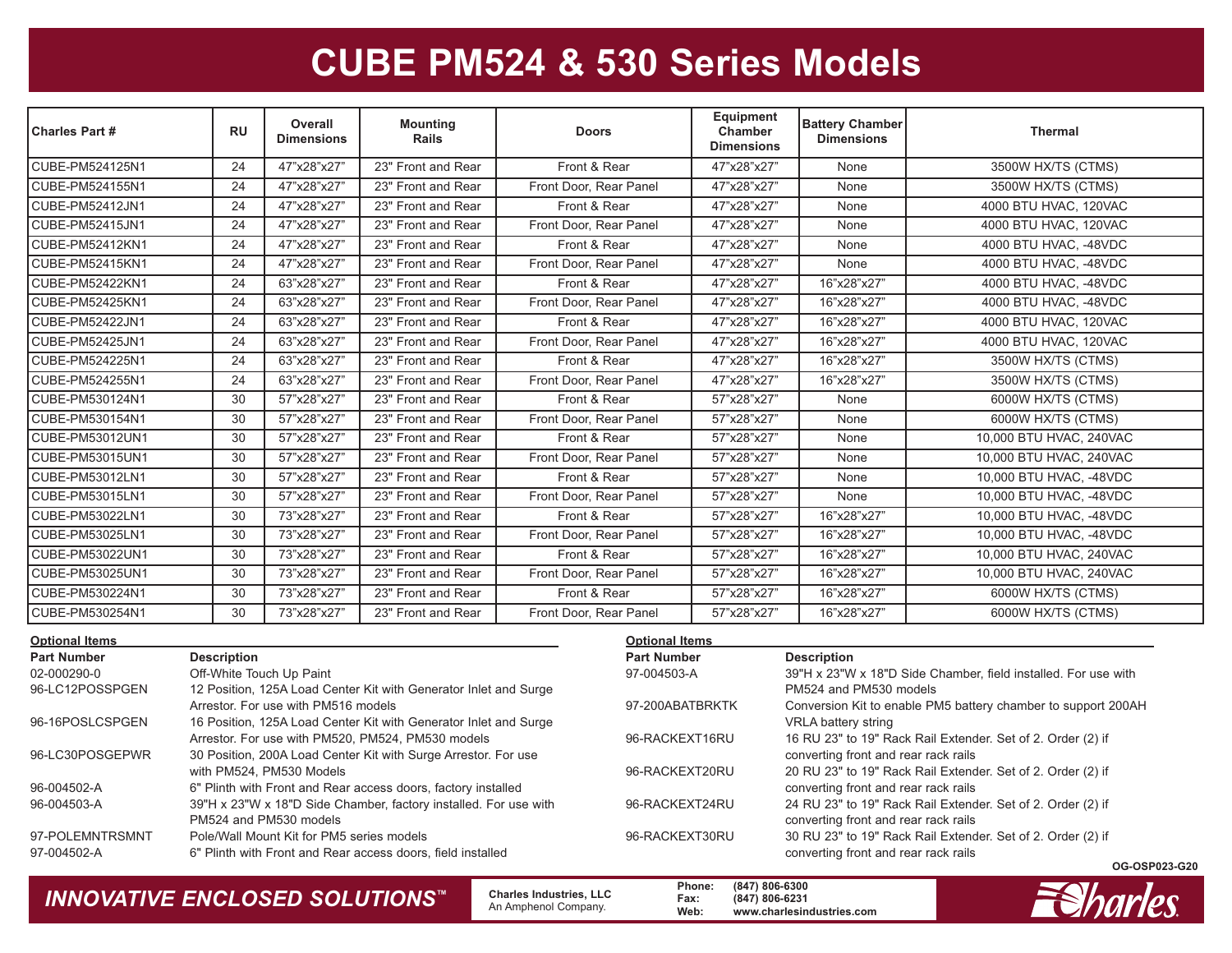### **CUBE PM516 Dimensions**





**OG-OSP023-G20**

*INNOVATIVE ENCLOSED SOLUTIONS™* **Charles Industries, LLC** An Amphenol Company. **Phone: (847) 806-6300 Fax: (847) 806-6231 Web: www.charlesindustries.com**

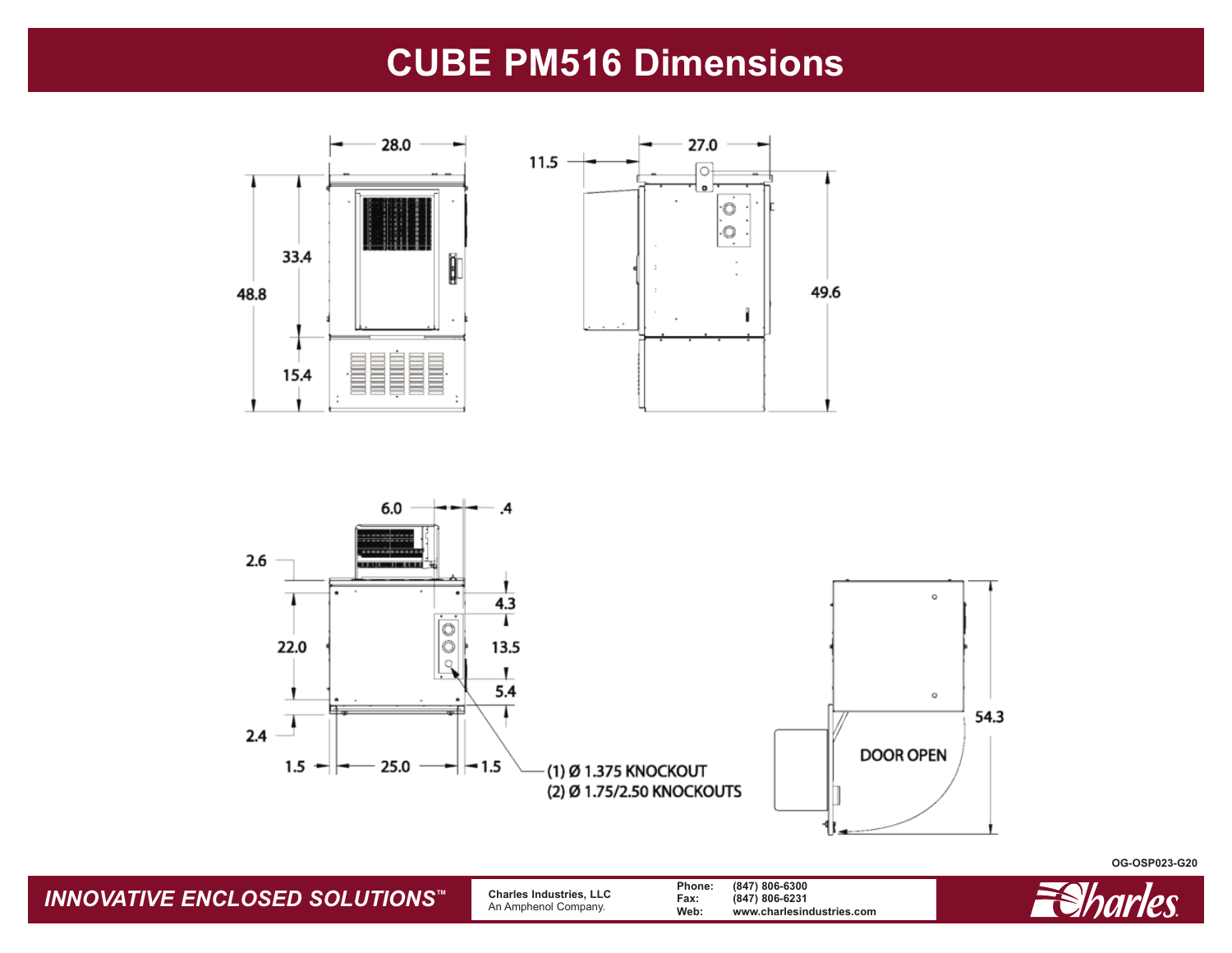## **CUBE PM520 Dimensions**

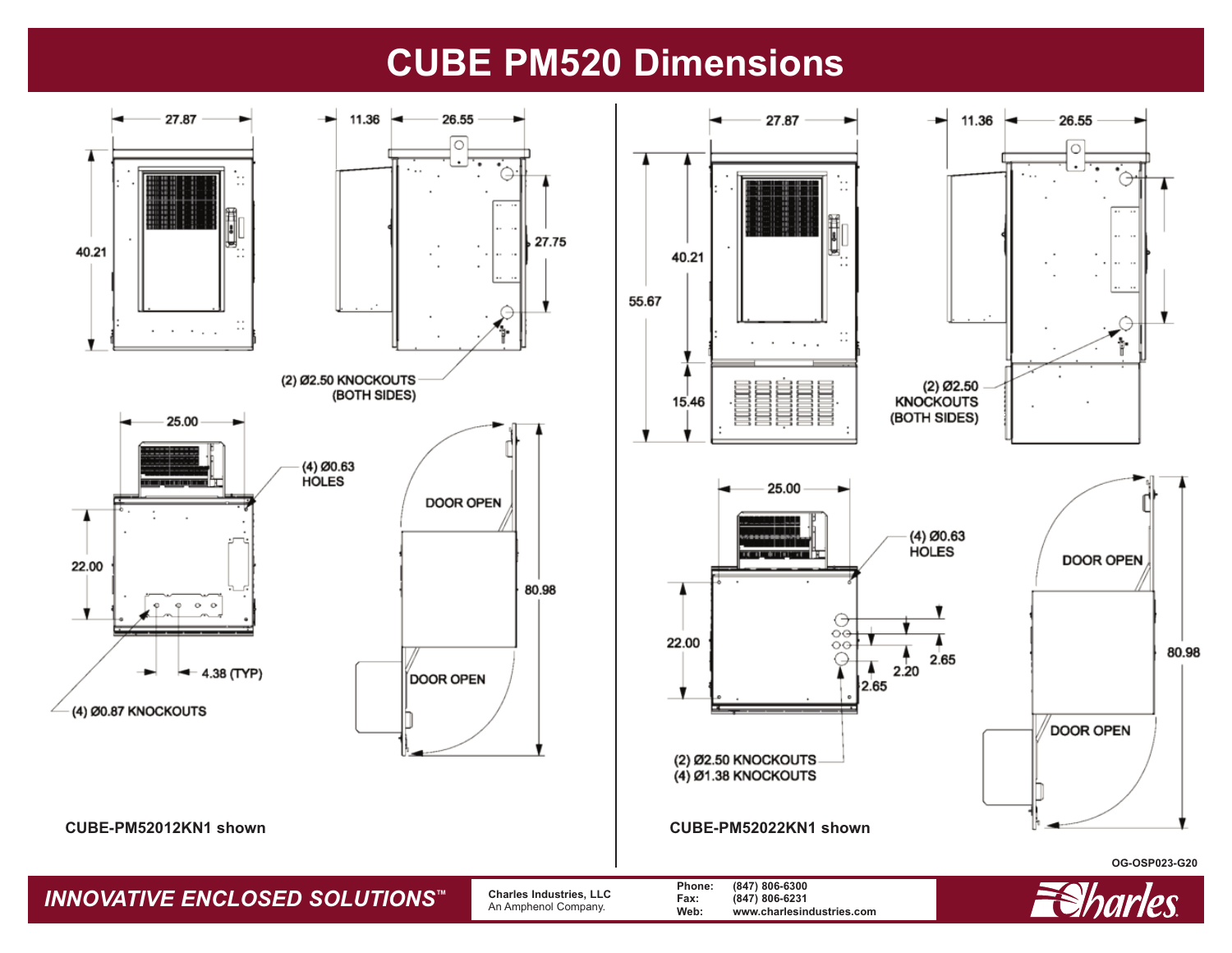### **CUBE PM524 Dimensions**